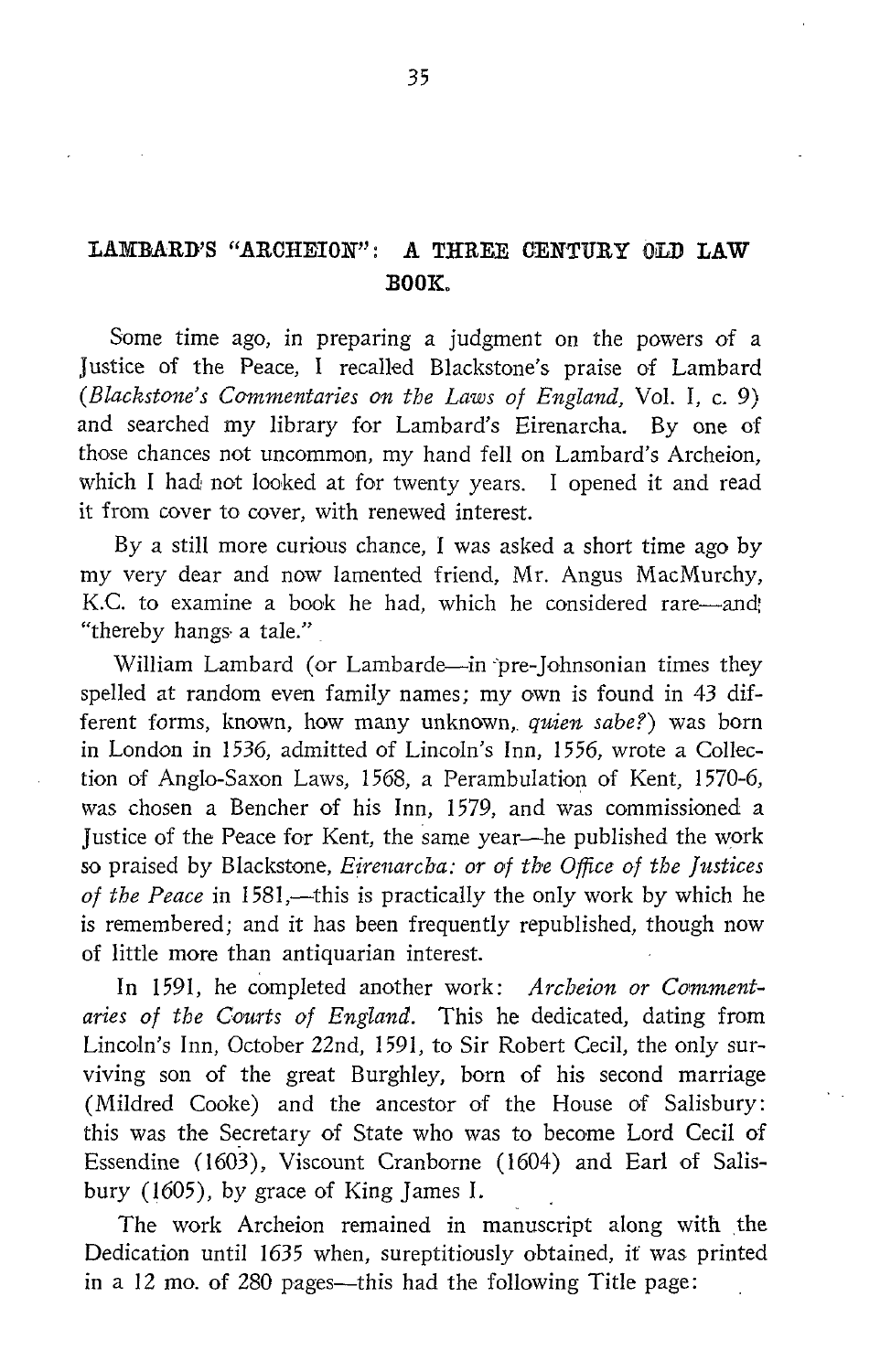## ARCHION or A COMMENTARY UPON THE HIGH COURTS OF JUSTICE IN ENGLAND.

Compiled by William Lambard of Lincolns-Inne, Esquire.

(Four Crowns)

LONDON Printed for Daniel Frere, and are to be sold at his shop in little *Brittaine*, at the signe of the Red Bull, 1635 .

When Thomas Lambard, his grandson (being the son of Lambard's son, Sir Multon Lambard of Sevenoaks, Kent, by his second marriage) learned of this publication, he at once had an edition printed from his grandfather's manuscript. The Title page reads:-

## ARCHEION

or A DISCOURSE UPON THE HIGH COURTS OF JUSTICE IN ENGLAND.

Composed by William Lambard of Lincolns-Inne, Gent. Newly Corrected and Enlarged according To the *Authors* Copie.

Omnia judicia, aut, detrahendarum controversiarum: aut puniendorum maleficiorum causa reperta sunt. Cic.

> LONDON Printed by E. P. for Henry Seile, dwelling at the Tygers-head in St. Paule Church-yard, 1635.

My own is the genuine work, Mr. MacMurchy's the pirated edition; mine is a 12 mo. of 276 pages, while as has been said, the other is a <sup>12</sup> mo. of 280 pages.

The latter with the Title-page above copied, begins with the author's Epistle Dedicatory, and then follows  $To$  the Ingenious Reader of two pages signed "Archion" and laudatory of the workplainly not written by Lambard but it is probable by a hack-writer. Then follows the body of the Treatise.

In the authorised edition (which for convenience <sup>I</sup> shall call A, calling the other B), after the Epistle Dedicatory comes  $To$  the Reader of four pages signed T. L. (i.e., Thomas Lambard). Beginning Corruptio unius est generatio alterius (i.e., The corruption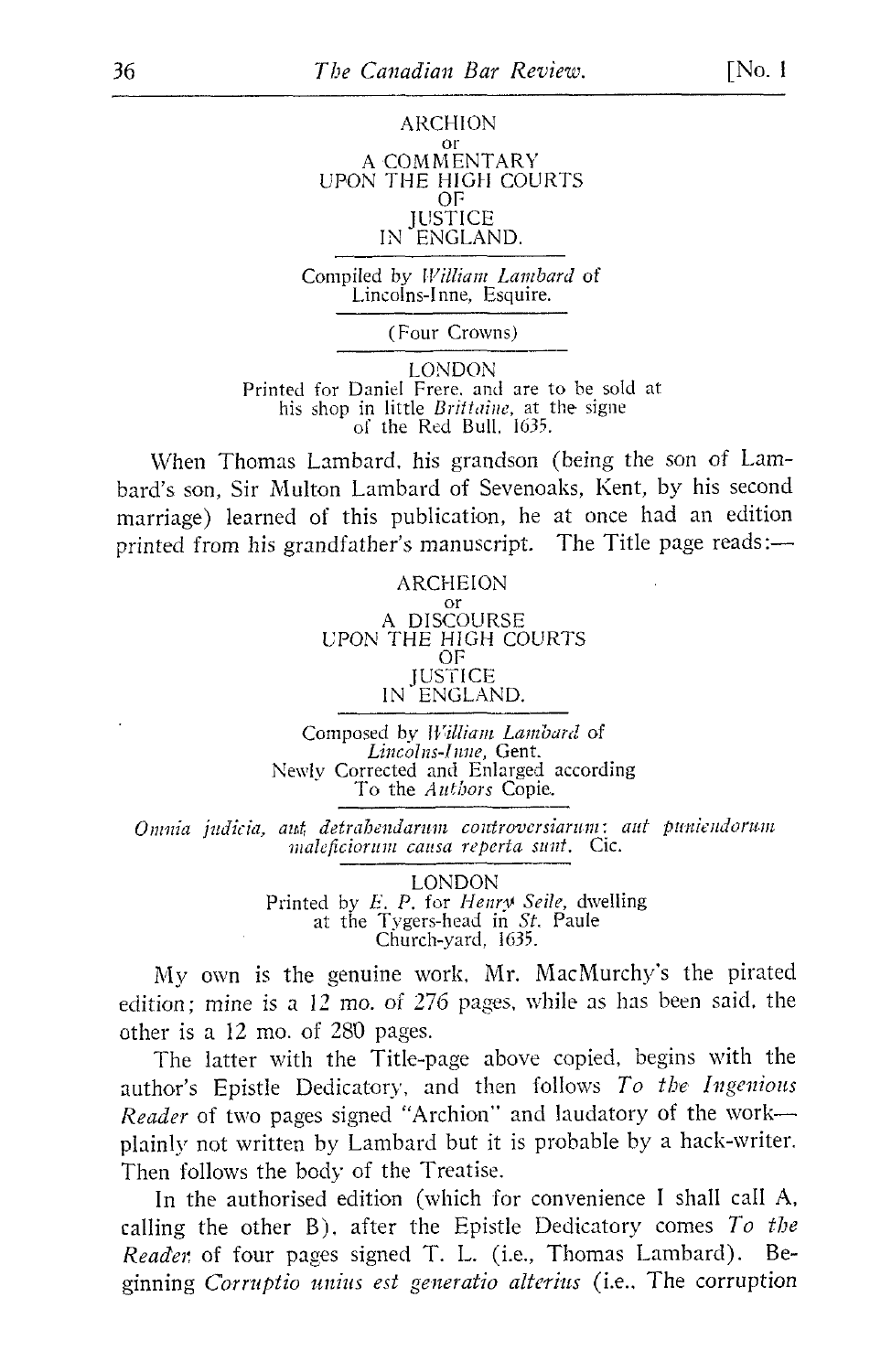of one is the generation of another), it goes on to say that "had not this late *aspersion* trenched too much upon the *pietie* I owe to so worthy an  $\overline{A}$  *ncestor.* . . . I should not have given my least assent to have advanced this to light (which too lately was without my privitie or liking). But the crying *Errors* (arising from the untimely publication) call upon me to vindicate him.  $\ldots$  . . . And T. L. hopes that he has "well tendred the dutie" he owes to his "Parents and Countre" by the publication which corrected the former one which illustrated the maxim

"Fools will contend, without the cause discerning And argue most, of what they have no learning."

Beyond any controversy, T. L. had great reason to complain of the want of knowledge of the subject-matter shown by those responsible for B.

The very first word, "Archeion," is mispelled "Archion"-and this orthography persists throughout. Of course "Archeion" is pure Greek for a Body of Magistrates, and is an appropriate name for such a work as this

No attention need be paid to the vagaries of spelling in both A and B—these were common for more than a century after this time --such are "copie", "coppie", "coppy" and "copy"; "honor" and "honour": "many" and "manie", &c., &c. These are in no way indicative of ignorance or carelessness—they were practically universal at the time. But gross ignorance of Latin, Anglo-Saxon and Norman French is shown in scores of places: e.g., in Latin, we find "Statutam" for "Statuta", "compotum" for "computum", "caetuca" for "caduca", "exulet" for "exuletur", "facere" for "facies", "quod" for "que"—Gervasius Tilburiensis is always "Gerrasius"; Polydore Virgil's "Stattarium' becomes "Scaccarium" (probably by "Theres"; "Negesecenam" is "Nazace", &c. In Norman (Law) French, "ayons" appears as "ayons", "sçavons" as "sa vous", "issint" as "issuit", "s'avisera" as "sa avisera", "perainsi" as "Parensi", &c. carelessness) ; "Caenomanorum" is "Genomanorum" &c. . So in Anglo-Saxon, "Gemote" is always "Zemore"; "Scyregemote" is "Seynezmore"; "Healgemote" is "Neulzemore"; "Haylemote" is "Hulymore"; "Hundresmote" is Vndredizemore"; "Thegnes" is

Much ignorance or carelessness is exhibited in spelling other words: "Danvers" is "Davers", "Ralph" is "Raph", "enterplead" is "enter plead", "Rescripts" is "escripts", the "Pretoriall Seat" is the "Pretorical Roome"-as against such errors, B may be credited with the correct "Tolt" for the erroneous "Folt" of A; and no one will